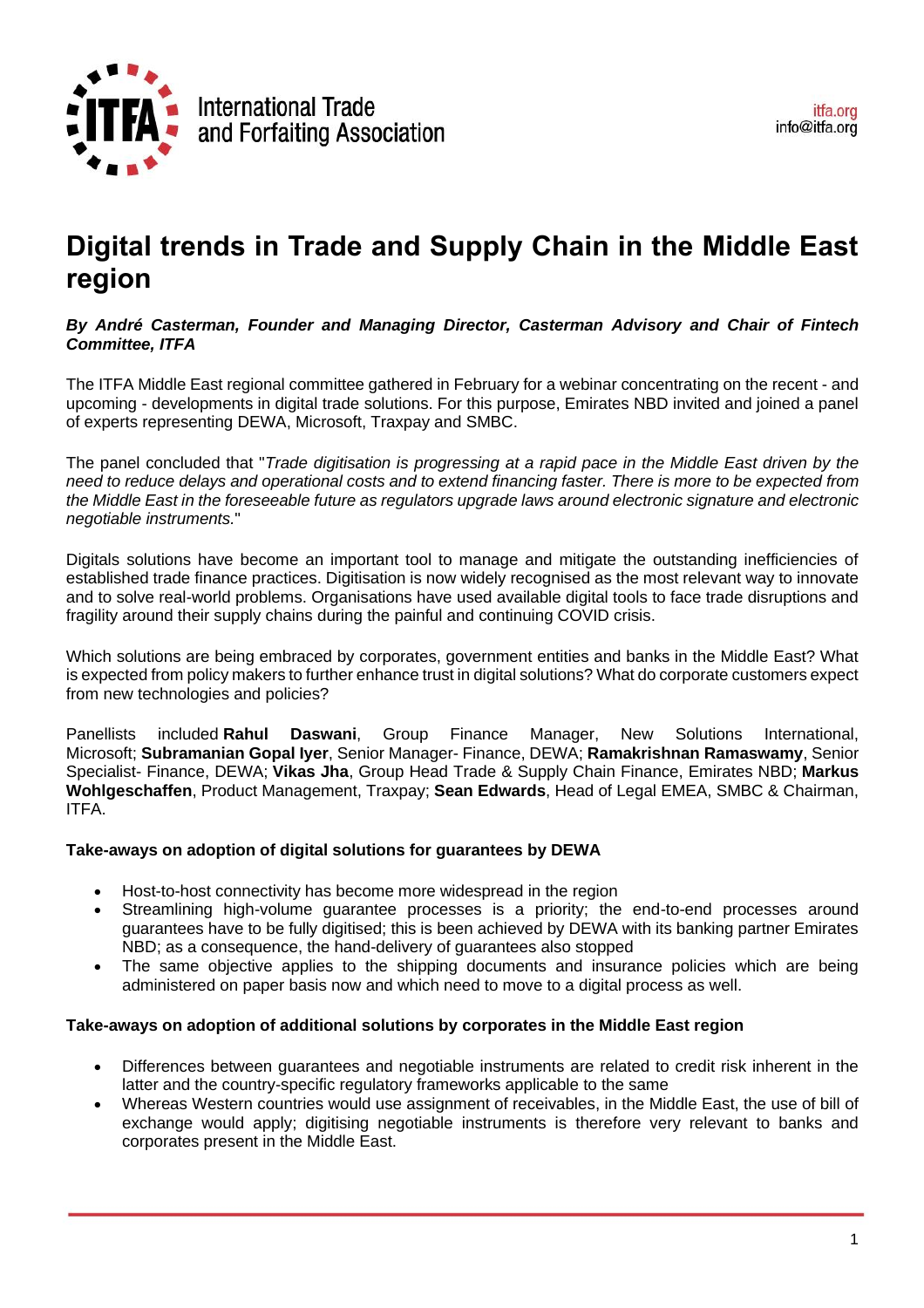

**Poll 1 Q. Is your organization already using or adopting a technology solution for digitizing trade flows?** Three options were offered: (1) Yes we are using one solution since some time; (2) Yes we are in the process of selecting one; (3) No we are not digitizing trade finance flows. The outcome of the poll showed a majority of respondents have adopted or in the process of adopting a digital solution for trade flows.

#### **Take-aways about the new tools requested by corporate clients in the Middle East**

- Besides guarantees, large corporates also want to digitise the trade application process using f.i. bank proprietary portals or multi-bank trade solutions based on SWIFT's MT 798 standards
- The priority for large corporations is risk mitigation and process efficiency (given the volumes) whereas for the mid-market players and SMEs, liquidity is key
- The challenge remains to digitise "trust" such as electronic signing. Recent regulatory developments such as in Bahrain and in Abu Dhabi demonstrate how policy makers are facilitating the adoption of digital solutions for electronic signatures and electronic negotiable instruments. ITFA has released the "electronic payment undertaking" (ePU) as part of its DNI Initiave which implements functionally equivalent bills of exchange and promissory notes under contract law.

#### **Take-aways on the visibility and liquidity requirements**

- Academic research has shown that "extending payment terms to suppliers" is key; Supply Chain Finance (SCF) techniques and platforms can be used for that purpose which has been done much in Western countries
- The "open account" financing products such as dynamic discounting and approved payables (SCF) introduce new challenges such as onboarding the majority of suppliers. There is a strong potential in the Middle East to adopt dynamic discounting solutions
- Cash visibility has always been a priority for treasurers, and visibility of trade flows and exposures is key as well as the collection challenges are increasing.

**Poll 2 Q. What are the drivers for corporates to adopt digital solutions for their trade finance requirements?** (1) improving user experience; (2) offering faster financing to suppliers; (3) increasing sales by funding clients. The outcome of this second poll showed that "offering faster financing to suppliers" is what drive adoption of digital solutions.

#### **Take-aways on corporate expectations for the future**

- The highest priority is to digitise the insurance documentation as well as trade flows (e.g., document clearance, consignment, endorsement of bill of lading). Corporates want to move to a fully digital process.
- Quick onboarding of suppliers is key as this is often the most important obstacle faced in dynamic discounting and supply chain finance solutions.

#### **Take-aways on on-going regulatory developments**

• Major developments are underway in the Middle East as policy makers are introducing support for the "electronic transferrable records" which aim to help banks digitise negotiable instruments. Post-event note: ADGM released the new "Electronic Transactions Act" on 28 February 2021.

#### Poll 3 Q. Do you anticipate regulators within the Middle East either facilitating or enforcing the delivery **of digital services in trade finance by adapting the laws or providing a common platform?** (1) Yes the